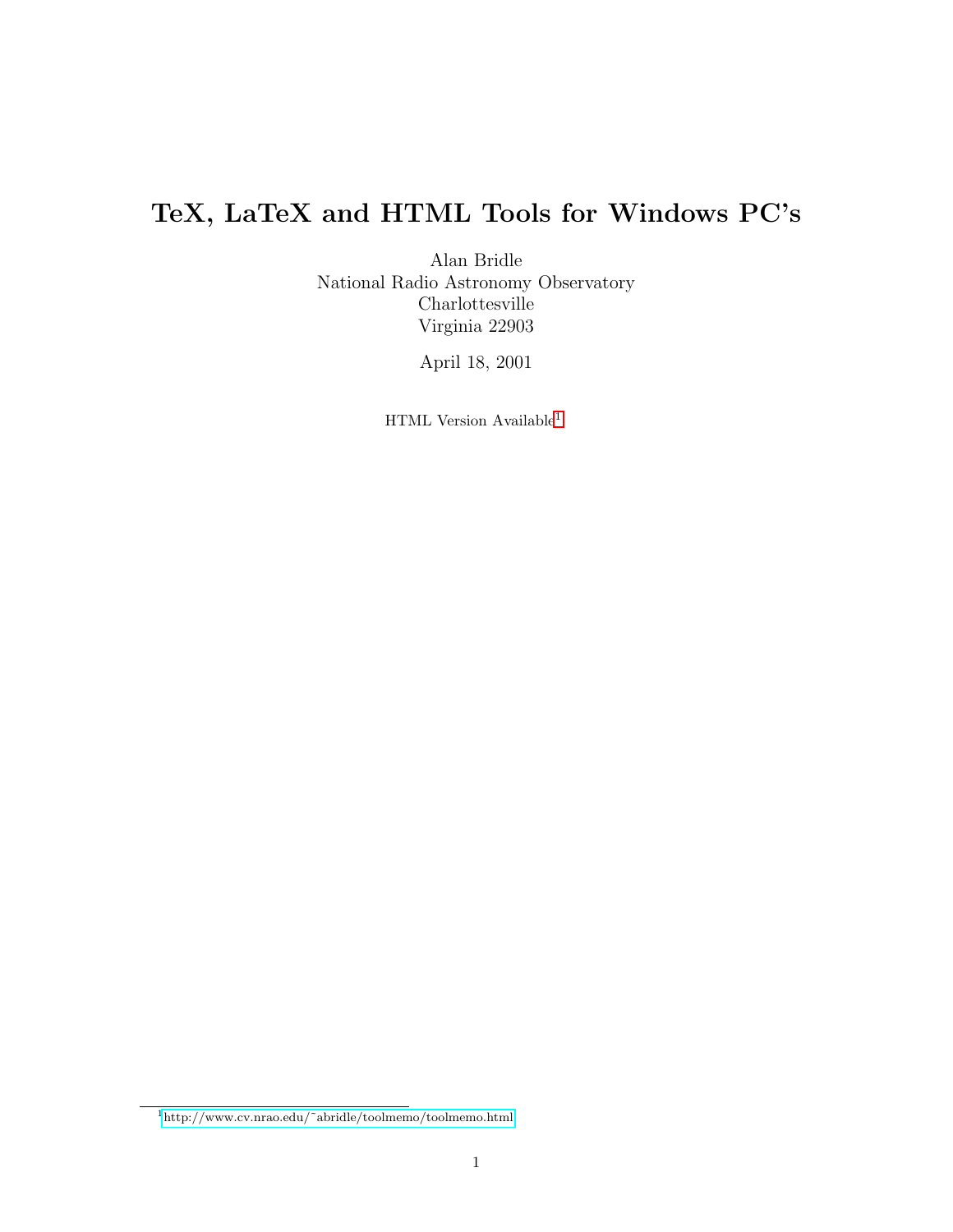# Contents

| 1              | Summary                                                                                                                                                                                                                               | $\mathbf{2}$   |
|----------------|---------------------------------------------------------------------------------------------------------------------------------------------------------------------------------------------------------------------------------------|----------------|
| $\mathbf{2}$   | TeX for the PC                                                                                                                                                                                                                        | $\overline{2}$ |
|                | 2.1                                                                                                                                                                                                                                   | $\overline{2}$ |
|                | 2.1.1                                                                                                                                                                                                                                 | 3              |
|                | 2.1.2<br>Use and documentation notes $\ldots$ , $\ldots$ , $\ldots$ , $\ldots$ , $\ldots$ , $\ldots$ , $\ldots$ , $\ldots$ , $\ldots$                                                                                                 | 3              |
|                | 2.2                                                                                                                                                                                                                                   | 3              |
| 3              | LaTeX to HTML conversion                                                                                                                                                                                                              | $\overline{4}$ |
|                | LaTeX2HTML<br>3.1                                                                                                                                                                                                                     | $\overline{4}$ |
|                | 3.2                                                                                                                                                                                                                                   | $\overline{5}$ |
|                | 3.3                                                                                                                                                                                                                                   | 6              |
|                | 3.4                                                                                                                                                                                                                                   | 6              |
|                | 3.5                                                                                                                                                                                                                                   | $\overline{7}$ |
| $\overline{4}$ | Editing aids                                                                                                                                                                                                                          | 8              |
|                | Windows TEX shell in the contract of the contract of the state of the contract of the contract of the contract of the contract of the contract of the contract of the contract of the contract of the contract of the contract<br>4.1 | 8              |
|                | 4.2                                                                                                                                                                                                                                   | 8              |
|                | A NRAO installation kit                                                                                                                                                                                                               | 9              |
|                | A.1                                                                                                                                                                                                                                   | 9              |
|                | A.2                                                                                                                                                                                                                                   | 10             |
|                | A.3                                                                                                                                                                                                                                   | 10             |
|                | A.4                                                                                                                                                                                                                                   | 10             |
|                | A.5                                                                                                                                                                                                                                   | 10             |
|                | A.6                                                                                                                                                                                                                                   | 11             |
|                |                                                                                                                                                                                                                                       | 11             |
|                | A.6.2                                                                                                                                                                                                                                 | 13             |
|                |                                                                                                                                                                                                                                       | 14             |
|                | B NRAO customization of LATFX2HTML                                                                                                                                                                                                    | 15             |
|                | Option to use $12h \cdot \text{ini}$ as the initialization file $\ldots \ldots \ldots \ldots \ldots \ldots$<br>B.1                                                                                                                    | 15             |
|                | B.2 Option to emit NRAO-standard web pages                                                                                                                                                                                            | 15             |
|                | Index                                                                                                                                                                                                                                 | 18             |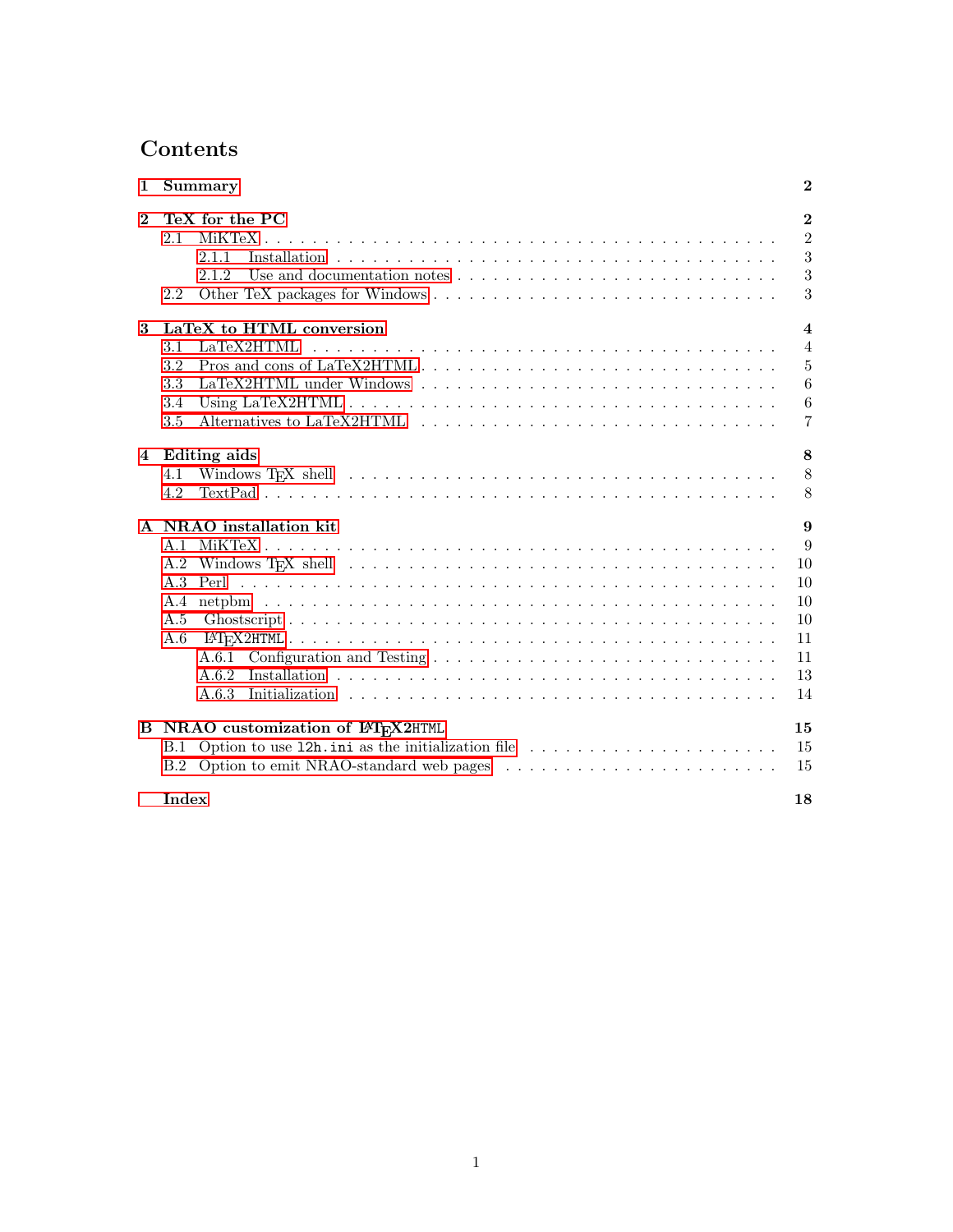# <span id="page-2-5"></span><span id="page-2-0"></span>1 Summary

This document describes free tools that support mastering of technical documents in TEX or LATEX with output either to Postscript or PDF files, or to an HTML file cluster, on PC's running Microsoft Windows. These tools can produce a range of output formats for different publication media from the same .tex source, at zero cost in software.

Installation kits for all of the packages described here, including an option to emit web pages in the NRAO standard format automatically from LATEX source, are available in the NRAO NT domain from the Cvsnap1 server.

# <span id="page-2-1"></span>2 TeX for the PC

Although WYSIWYG Windows "office" software is easier to use for non-technical word-processing, TEX and/or LATEX are still the typesetting systems of choice for many technical documents. This is because

- they provide a high-quality display for symbols and equations,
- they have been adopted as standards for electronic document submission to many technical publishers and preprint archives, and
- they use ASCII text format for the document source files, so that these are portable and can be archived without fear that their format will become unreadable.

Most scientists are familiar with T<sub>EX</sub> and LAT<sub>EX</sub> and many also have access to PC's running MS-Windows at work and/or at home. T<sub>EX</sub>-based packages for MS-Windows are therefore likely to be of interest to authors of technical documents for some time, and several comprehensive packages have been developed. Modern publication also calls for format flexibility: output may be needed on paper, as compact single files for electronic document transmission, or as an easily-navigable web with hyperlinks to other material. Postscript, PDF and HTML file clusters, or a mixture of these, are all desirable output formats. Free software for producing all of these formats from a single T<sub>E</sub>X or LATEX source has been available for some time on the NRAO's Unix/Linux platforms. The same capabilities can also be provided, at zero cost other than disk space and installation effort, on the Win9x, NT or Win2k systems.

Section [2.1](#page-2-2) describes a freely-available and well-supported T<sub>EX</sub> and L<sup>AT</sup>EX package for Microsoft Windows that I have used and can recommend; Section [2.2](#page-3-2) mentions alternatives.

Section [3](#page-4-0) describes a set of packages that can be installed together to convert LATEX source to HTML.

# <span id="page-2-2"></span>2.1 MiKTeX

The open-source and widely-used  $MiKTeX^2$  $MiKTeX^2$  package is available over the net as a free download<sup>[3](#page-2-4)</sup>. A CD-ROM version is scheduled for release in June 2001. MiKTeX 2.0, released in January 2001 and archived in Charlottesville at Cvsnap1\SW\texutils\MiKTeX2, includes:

- T<sub>F</sub>X and  $IAT$ <sub>F</sub>X2*e*,
- pdfTeX and pdflatex for directly producing .pdf output,
- dvips and dvipdfm for converting .dvi to Postscript and .pdf,
- Yap, a .dvi previewer that can display included Postscript images,

<span id="page-2-3"></span><sup>2</sup><http://www.miktex.org/>

<span id="page-2-4"></span><sup>3</sup><http://www.miktex.org/latest.html>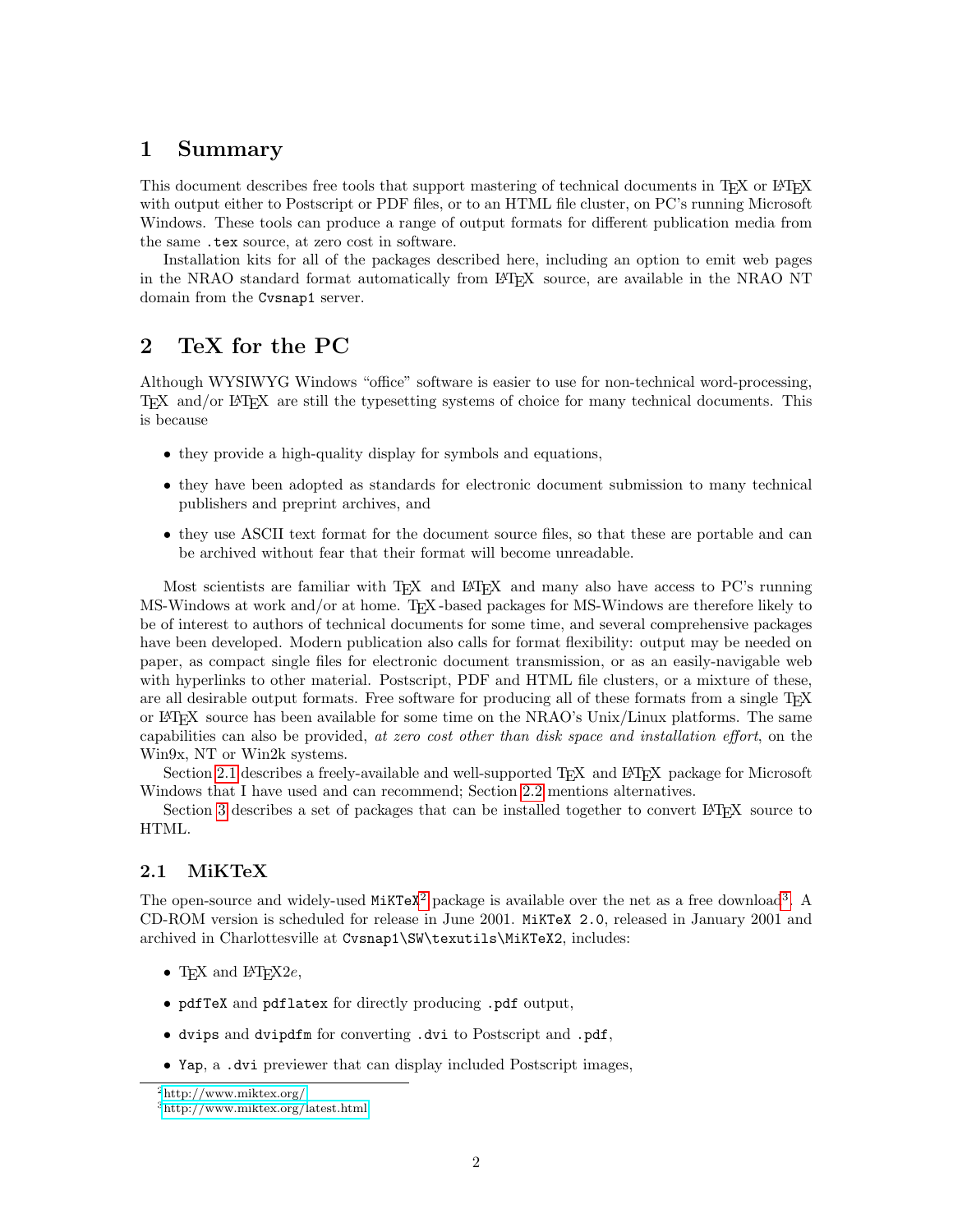- <span id="page-3-6"></span>• many commonly used utilities, e.g. BibTeX, MakeIndex, TeXinfo, etc.,
- a complete set of public-domain Type-1 (PostScript) fonts for the Computer Modern,  $\text{LFT}_{\text{F}}$ X and AMS math families,
- a Windows interface to help you configure the package,
- optional enhanced T<sub>EX</sub> features and a T<sub>EX</sub>-oriented editor,
- texify, a T<sub>EX</sub> compiler driver that will run L<sup>AT</sup>EX, pdflatex, MakeIndex and BibTeX as many times as are needed to produce a .dvi or .pdf file with sorted indices and all of the cross-references resolved.

#### <span id="page-3-0"></span>2.1.1 Installation

MiKTeX installation is easy using a setup wizard supplied with the package. Do not, however, use the default installation folder name of Program Files\MiKTeX, or any other folder name that embeds a space, if you will also use LATEX2HTML with MiKTeX. I suggest that you instead tell MiKTeX to install under  $D$ : \texutils. You can then use the path names in Section [A](#page-9-0) (and will be able to install the NRAO variant of LATEX2HTML without editing any configuration scripts).

MiKTeX does not require administrator privilege to instal, but on an NT system you should login as an administrator so that you can modify the path to make the tex and latex commands available while working in a document directory. For an installation on drive D:, you would add D:\texutils\miktex\bin\; to the path, for example.

Other configuration options can be set up from MiKTeX's own Windows interface at Start|Programs|MikTeX2|MiKTeX Options.

The installed size of MiKTeX, including all common fonts and utilities but not the source code, is 73 Mbytes.

To uninstall MiKTeX, use Start|Settings|Control Panel|, then click on Add/Remove programs and again on MiKTeX 2 in the program list. The uninstaller will undo everything except the path changes.

#### <span id="page-3-1"></span>2.1.2 Use and documentation notes

- MiKTeX runs in the MSDOS-like Command Prompt window, but you can preview .dvi files with Yap by clicking on them in an *Explorer* file management window.
- Yap can print from .dvi directly to Postscript printers but the printout is slow, and does not include page numbering. It is better to run dvips on the .dvi file and then print the resulting .ps file.
- The MiKTeX documentation<sup>[4](#page-3-3)</sup> by Christian Schenk is well written and is available in HTML or [PDF](file:miktexprotect global let unhbox voidb@x kern .06emvbox {hrule width.3em}manual.pdf) formats. There are also a FAQ (frequently asked questions list) and a "tips and tricks" document.
- $\bullet$  An archived email discussion list and forum<sup>[5](#page-3-4)</sup> is available on the WWW.

#### <span id="page-3-2"></span>2.2 Other TeX packages for Windows

 $emT\in X^6$  $emT\in X^6$  by Eberhard Mattes is another free T<sub>EX</sub> implementation for Windows that also supports LATEX and popular add-ins such as BibTeX. It does not provide PDF support. A freeware Windows

<span id="page-3-3"></span><sup>4</sup><http://www.miktex.org/docs.html>

<span id="page-3-4"></span> $5$ [http://sourceforge.net/forum/forum.php?forum](http://sourceforge.net/forum/forum.php?forumprotect global let unhbox voidb@x kern .06emvbox {hrule width.3em}id=33789)\_id=33789

<span id="page-3-5"></span><sup>6</sup> <ftp://ftp.cdrom.com/pub/tex/ctan/systems/msdos/emtex/README.ENG>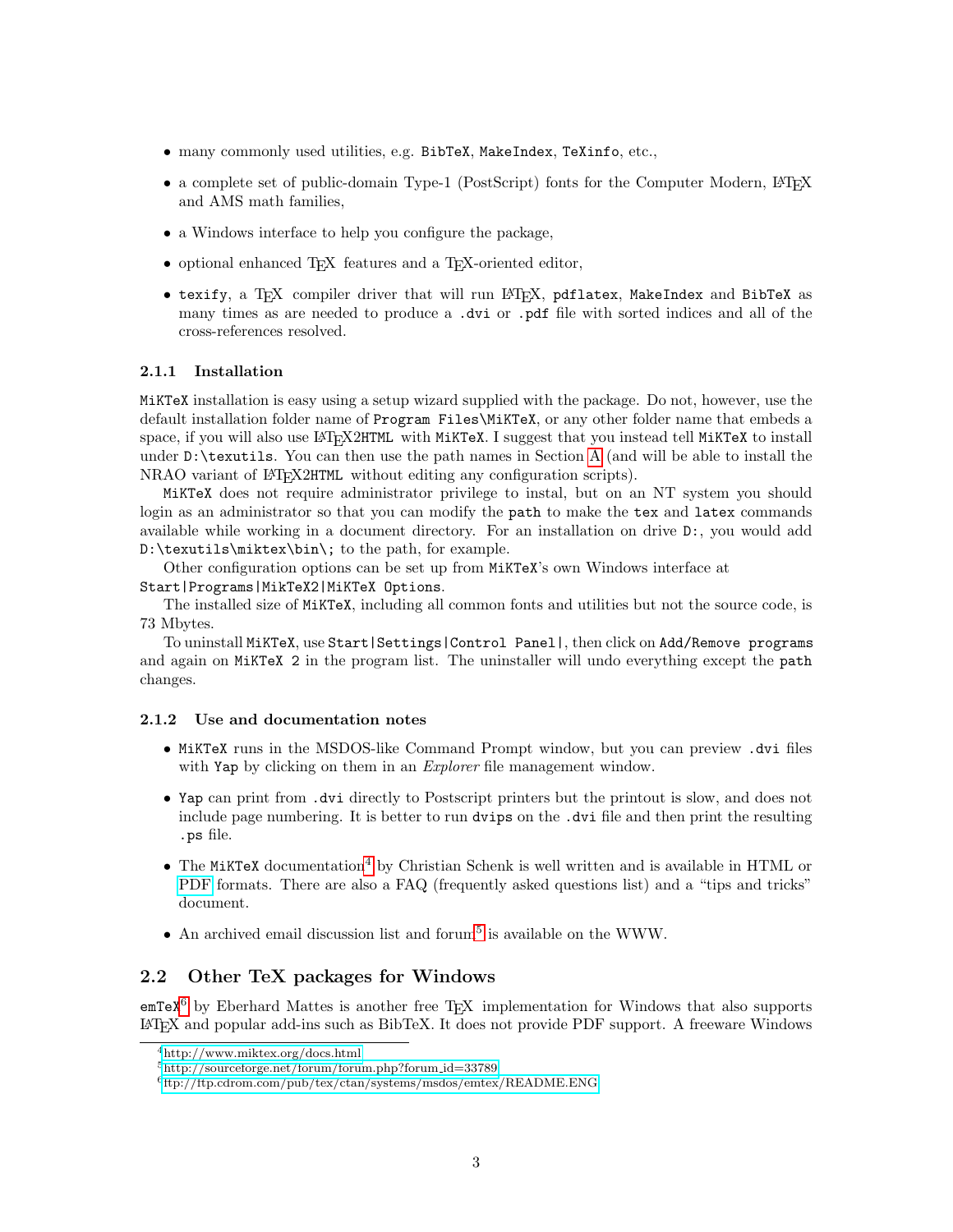<span id="page-4-5"></span>

| <b>LaTeX</b>        | <b>HTML</b>                       |
|---------------------|-----------------------------------|
| \chapter            | $<$ H1 $>$                        |
| \section            | $<$ H2 $>$                        |
| \subsection         | $<$ H3 $>$                        |
| \subsubsection      | $<$ H4 $>$                        |
| \par                | $>$ P $>$                         |
| \begin{description} | $<$ DL $>$                        |
| \begin{enumerate}   | $<$ OL $>$                        |
| \begin{itemize}     | $<$ UL $>$                        |
| \item               | $<$ LI $>$                        |
| \begin{table}       | $<$ TABLE $>$                     |
| \begin{figure}      | $<$ IMG $>$                       |
| \emph{text}         | <em>text</em>                     |
| \textit{text}       | $\langle$ I>text $\langle$ I>     |
| \textbf{text}       | $>B>$ text $<$ /B $>$             |
| \texttt{text}       | $<$ TT>text                       |
| \verb text          | $<$ PRE>text                      |
| \label{text}        | $\langle A \text{ NAME} = "text"$ |
| \ref{text}          | $\langle A$ HREF="#text">         |

<span id="page-4-4"></span>Table 1: LaTeX/HTML Equivalencies

shell<sup>[7](#page-4-2)</sup> has been written for this package. I switched to MiKTeX from this package because MiKTeX appeared more capable and better supported.

PCTeX<sup>[8](#page-4-3)</sup> is a commercial T<sub>E</sub>X package currently selling for \$280 that also includes L<sup>4</sup>T<sub>E</sub>X2*e*, most of the standard macro packages, and SliTeX fonts. It does not include PDF support. It has no obvious advantages over the free MiKTeX package for my purposes so I have never investigated it.

# <span id="page-4-0"></span>3 LaTeX to HTML conversion

A basic TEX package such as MiKTeX supports publication of the document on paper, or on the Web as a passive Postscript or PDF file. It is also increasingly attractive to publish technical documents on the Web with active hyperlinks to other material. There is a role for any package that can convert a single .tex master into high-quality printouts, into single-file Postcript or PDF files, or into an easily-navigable HTML file cluster with active hyperlinks, as required.

Documents prepared in LATEX are well suited for automatic conversion into HTML webs. Table [1](#page-4-4) illustrates a mapping between document markup tools provided by L<sup>AT</sup>FX and by HTML. Although LATEX offers precise layout control and mathematical markups that cannot yet be used by most web browsers, it is attractive to generate HTML webs automatically from LAT<sub>EX</sub> source files because

- 1. any valid LATEX document is structurally robust, and
- 2. its basic structure (as opposed to detailed format) can be mapped uniquely into HTML.

### <span id="page-4-1"></span>3.1 LaTeX2HTML

 $L^2T$ FX2HTML is a collection of perl scripts that maps  $L^2T$ FX document structures into a navigable HTML web and also converts content that cannot be represented as HTML into browser-readable

<span id="page-4-2"></span><sup>7</sup><http://www.wfu.edu/Academic-departments/Economics/ftp/emtexgi.html>

<span id="page-4-3"></span><sup>8</sup><http://www.pctex.com/prodinfo.htm>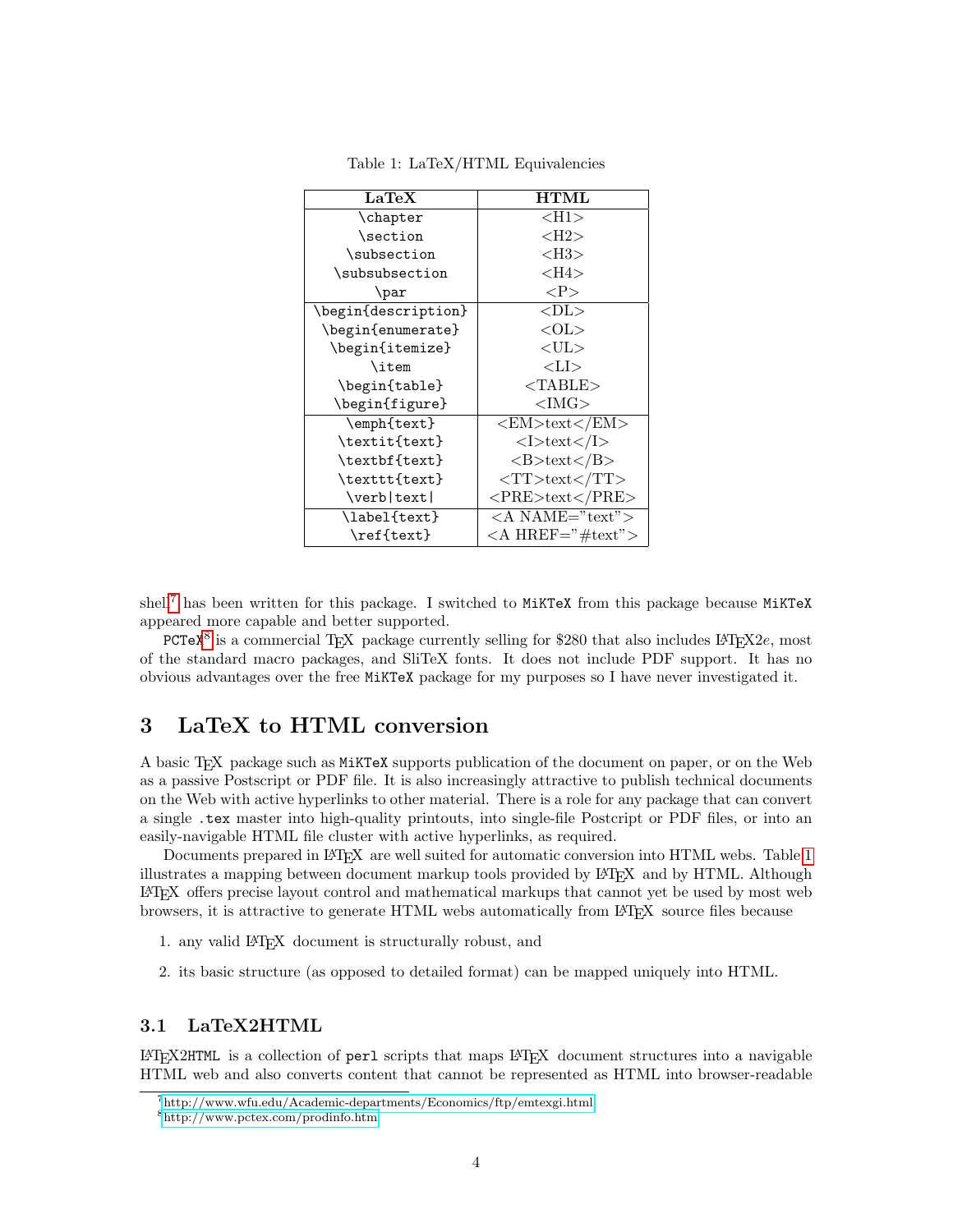<span id="page-5-3"></span>images within that web. It was originated by Nikos Drakos<sup>[9](#page-5-2)</sup> at the University of Leeds, U.K. but has since been extended by an *ad hoc* consortium of technical documentation authors and perl wizards. It handles the document conversion as follows:

- a separately-installed LAT<sub>EX</sub> engine (such as that provided by MiKTeX) is used to break the document into components as specified by the user's LATEX sectioning commands, including footnotes, tables of contents, indexing and bibliography;
- the parts of the document that LAT<sub>E</sub>X2HTML recognizes are converted to the corresponding HTML structures, and are written out, with appropriate hypertext navigation aids, as .html files.
- all other parts, including mathematical symbols, equations, graphics and images, are turned into .dvi files, .ps files and finally into bitmapped .gif or .png images that are cross-linked to the .html as appropriate. (dvips, Ghostscript, and netpbm are invoked during this conversion and therefore must also be installed.)
- tables and figures are converted to HTML Table structures and/or images (depending on the HTML output level specified by the user).
- LAT<sub>EX</sub> cross-references (labels) are converted into internal hyperlinks;
- external hyperlinks can be generated, so that the .html files can be used as part of a larger document structure on the WWW or Intranet;
- conditional text structures are provided in an html.sty style file, so that the output can be optimized differently for the .dvi (and hence PostScript or PDF) and the .html versions without further effort by the author.

### <span id="page-5-0"></span>3.2 Pros and cons of LaTeX2HTML

The features provided with the html.sty style allow one LAT<sub>EX</sub> source file to specify a technical document appropriately for publication either

- 1. as a single  $\cdot$  ps file, using either LAT<sub>E</sub>X2e and dvips, or
- 2. as a single .pdf file, using pdflatex, or
- <span id="page-5-1"></span>3. as an HTML file cluster, or web, using LAT<sub>EX2</sub>HTML.

or as an appropriate combination of these.

The document-structuring features of  $\frac{B}{T}K$  provide a very simple way to create, manage and update complex HTML webs with large numbers of internal navigation links, while also ensuring that its contents can be printed in high-quality format from a single file. Authors who are already familiar with LAT<sub>EX</sub> may therefore find it particularly attractive to use LAT<sub>E</sub>X2HTML for website management, as it automates the updating of navigation features. (Some large-scale documentation web sites have been built using LAT<sub>EX2</sub>HTML rather than commercial web management packages, for this very reason).

I have added some NRAO-specific options to LATEX2HTML that provide for automatic generation of NRAO-standard .shtml web pages from L<sup>AT</sup>EX source, so that the NRAO version of L<sup>AT</sup>EX2HTML is particularly well suited as a tool for managing longer documents on the NRAO web site.

A minor benefit of using html.sty with pdflatex is that html.sty includes the hyperref utility so that the .pdf file can provide active links to other documents, whether or not you wish also to create a full-fledged HTML web from it using LAT<sub>E</sub>X2HTML.

<span id="page-5-2"></span><sup>9</sup><http://cbl.leeds.ac.uk/nikos/personal.html>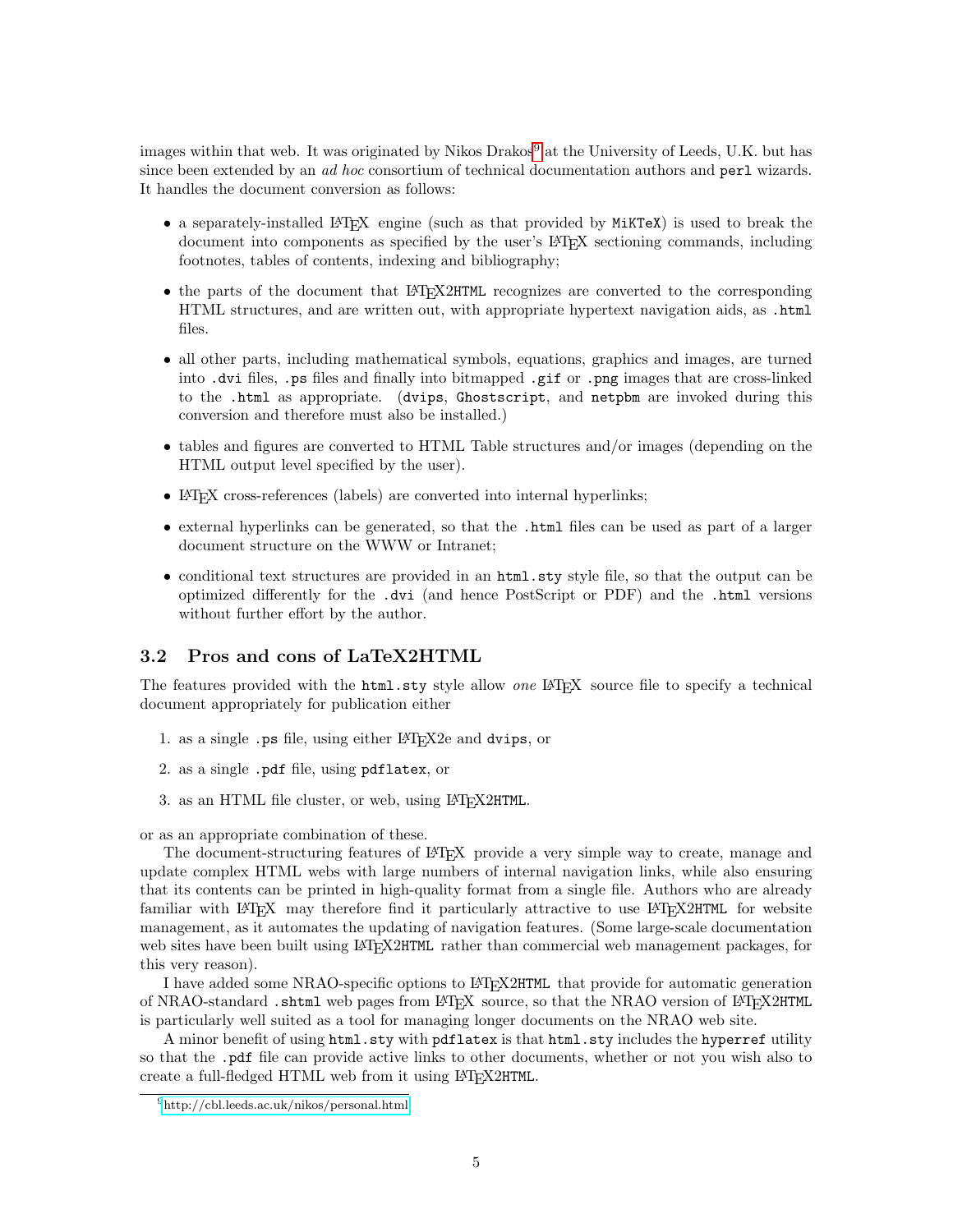<span id="page-6-9"></span>Early versions of L<sup>A</sup>T<sub>E</sub>X2HTML stumbled on some large documents and the output with all settings defaulted was ugly. The 2K.1beta distribution is more robust and the package is now being developed and documented<sup>[10](#page-6-1)</sup> by an open-source working group led by Ross Moore at McQuarie University in Australia. The documentation is comprehensive (although it lags behind the current version). There is an archived email for um<sup>[11](#page-6-2)</sup> for discussing bugs and development issues, as well as for free (but often well-informed!) help from other users of the package.

With a little care, modern versions of the LAT<sub>EX2</sub>HTML converter can produce very usable HTML webs from intricate technical documents. A few limitations must be lived with, however:

- The converter assumes that the source uses standard LAT<sub>E</sub>X2e syntax, so legacy documents may need to be worked over before they can be used with LAT<sub>EX2</sub>HTML. This can become onerous for large documents written with clever, but non-standard, TEX macros;
- The use of inlined images to represent symbols and equations means that the HTML output is neither fully resizable nor fully searchable. The results can look ugly in some browser setups, but they are acceptable (and even attractive) under a wide range of circumstances.

### <span id="page-6-0"></span>3.3 LaTeX2HTML under Windows

All components required to run LAT<sub>E</sub>X2HTML are now available for Microsoft Windows. In testing here in Charlottesville, the 2K.1beta version has been shown to work satisfactorily in Windows NT and Win2k environments with the MiKTeX<sup>[12](#page-6-3)</sup> T<sub>E</sub>X package described in Section [2.1.](#page-2-2)

To use LAT<sub>F</sub>X2HTML on a PC, you must first install:

- A TEX implementation: I use MiKTeX Version 2.0, released in January 2001. This is available over the net as a free download<sup>[13](#page-6-4)</sup>, and a CD-ROM version is scheduled for release soon. MiKTeX 2.0 is also archived at Cvsnap1\SW\texutils\MiKTeX2.
- A recent Windows implementation of Ghostscript<sup>[14](#page-6-5)</sup>. The latest version at time of writing is 6.50; you need a distribution that includes the executable gswin32c.exe. Ghostscript 6.50 for Windows is archived at Cvsnap1\SW\texutils\Ghostscript.
- Perl, in a version later than 5.0. I use the freely available ActivePerl<sup>[15](#page-6-6)</sup> which is archived at Cvsnap1\SW\texutils\ActivePerl.
- netpbm for Windows. This was once supplied with MiKTeX as netpbm.zip but must now be obtained separately. A copy that provides all of the components needed by LAT<sub>E</sub>X2HTML is available at Cvsnap1\SW\texutils\netpbm. I strongly suggest that you use that version if possible, as there are known compatibility problems with some other variants of netpbm for Windows.
- LATEX2HTML itself, also a free download<sup>[16](#page-6-7)</sup> from the net, or in its NRAO-enhanced variant at Cvsnap1\SW\texutils\latex2html-2K.1beta.

To reach the Cvsnap1 server, click on Network Neighborhood|Cvsnap1 from a PC in the NRAO NT domain.

A well-written document<sup>[17](#page-6-8)</sup> by Luis Seidel Gómez de Quero and Steve Mayer details how to install LATEX2HTML alongside MiKTeX from external sources (and also mentions some traps for the unwary/unlucky).

<span id="page-6-1"></span><sup>10</sup><http://www-texdev.mpce.mq.edu.au/l2h/docs/manual/>

<span id="page-6-2"></span> $\rm ^{11}$  <http://www.xray.mpe.mpg.de/mailing-lists/latex2html/>

<span id="page-6-3"></span><sup>12</sup><http://www.miktex.org/>

<span id="page-6-4"></span><sup>13</sup>[http://sourceforge.net/project/showfiles.php?group](http://sourceforge.net/project/showfiles.php?groupprotect unhbox voidb@x kern .06emvbox {hrule width.3em}id=10783&releaseprotect unhbox voidb@x kern .06emvbox {hrule width.3em}id=20815) id=10783&release id=20815

<span id="page-6-5"></span><sup>14</sup><http://www.ghostscript.com/>

<span id="page-6-6"></span> $^{15}{\rm http://www.activestate.com/Products/ActivePerl/download.html}$  $^{15}{\rm http://www.activestate.com/Products/ActivePerl/download.html}$  $^{15}{\rm http://www.activestate.com/Products/ActivePerl/download.html}$ 

<span id="page-6-7"></span><sup>16</sup>[http://saftsack.fs.uni-bayreuth.de/ latex2ht/current/](http://saftsack.fs.uni-bayreuth.de/~latex2ht/current/)

<span id="page-6-8"></span><sup>17</sup><http://www.mayer.dial.pipex.com/l2h.htm>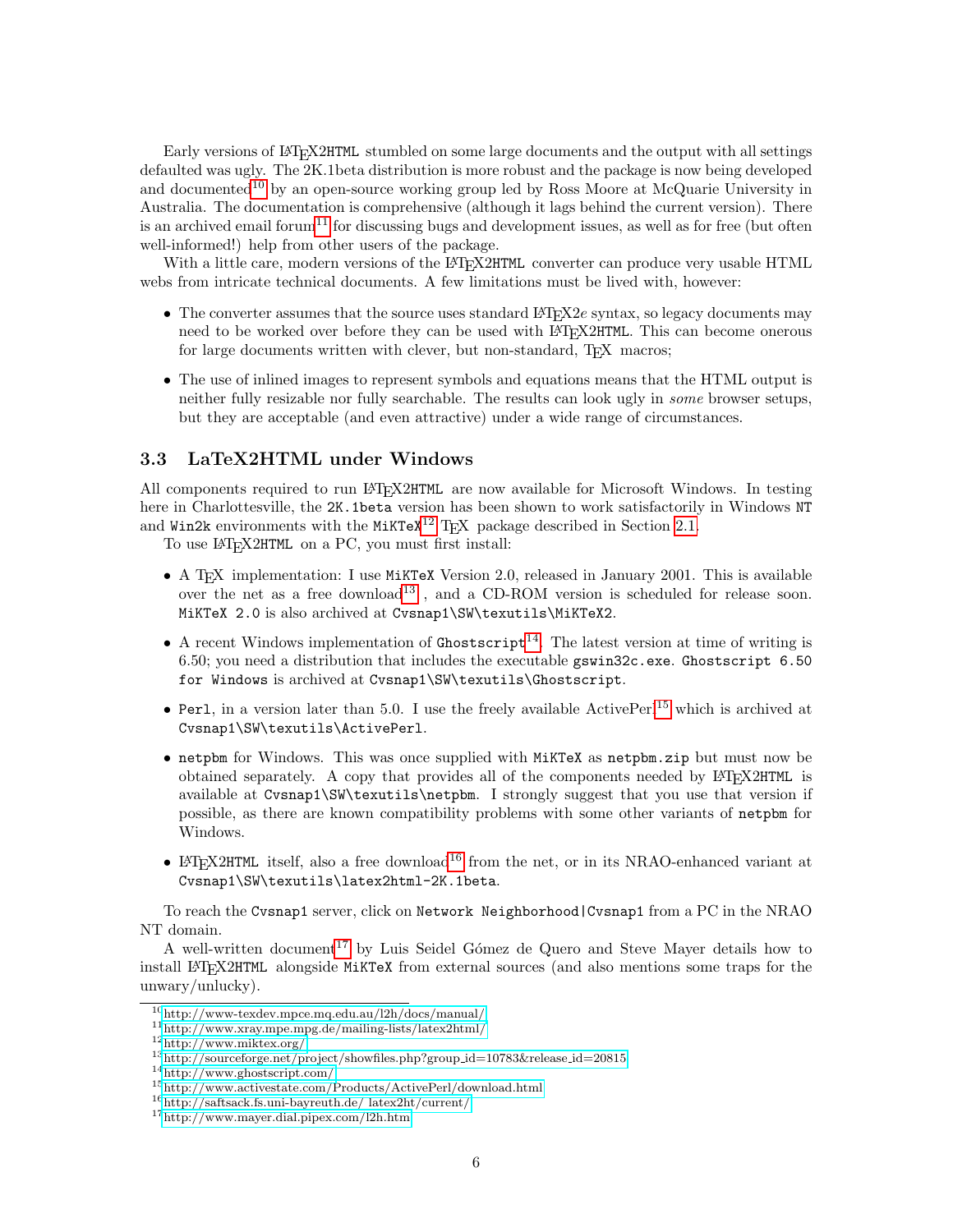<span id="page-7-3"></span>Appendix [A](#page-9-0) gives detailed installation instructions for each package using the kit on Cvsnap. The installed size of LATEX2HTML is about 5.5 Mbytes. Ghostscript 6.50 is about 18 Mbytes, netpbm about 5 Mbytes and ActivePerl about 25 Mbytes. The total disk space required for a complete LAT<sub>E</sub>X2HTML and MiKTeX installation is thus about 140 Mbytes.

# <span id="page-7-0"></span>3.4 Using LaTeX2HTML

With all of these packages installed, you can write a single source file, e.g., mydoc.tex, using the html.sty style to specify your document, then run whichever combination you need of:

- latex mydoc to make a .dvi file, followed by dvips mydoc to make Postscript output, or
- pdflatex mydoc to make PDF output, or
- latex2html mydoc to make a self-contained HTML web with built-in navigation aids.

The only minor hiccups known to me in this process are as follows:

- Graphics to be included in the final document must be in the same directory as the source file when running latex mydoc but in the target (e.g., mydoc) subdirectory when running latex2html mydoc with its subdirectory option enabled. This idiosyncracy of LATEX2HTML under Windows is often mentioned in the email discussion forum, so I presume that an elegant fix for it has eluded even the wizards so far. Two work-arounds are (a) to copy any such graphics files into both the input and output directories, or (b) to turn off the program's (default) option to write the output into a new subdirectory! (This problem reportedly does not occur under Linux/Unix.)
- You cannot use all graphics input file formats to produce all output formats. TFX and L<sup>AT</sup>FX accept Postscript and Encapsulated Postscript graphics, but working with other graphics formats (such as .jpg) requires you to insert the Bounding Box information with every graphic. This is awkward at best, so it is better to convert other graphics formats to Postscript before including them in documents to be output as Postscript. Unfortunately, pdftex and pdflatex, which accept .jpg, .pdf, .png or .tif graphics, cannot process Postscript graphics.
- URLs that employ characters with special meanings in T<sub>E</sub>X, such as tilde and underscore, cannot be made fully functional in all output formats. Tilde can be specified in link text as  $\Upsilon$ {} and underscore as  $\setminus$ , and will thereafter appear correctly in printed documents and in the HTML that is output by LATEX2HTML. Unfortunately, however, pdflatex remembers the original TEX input syntax and issues it literally as the URL if you click on the link while reading the .pdf document in Acrobat.

I am compiling an Authors' Guide<sup>[18](#page-7-2)</sup> for LAT<sub>EX2</sub>HTML to document methods and tricks that I have found useful when using this package.

I have also tested an NRAO-specific modification to the L<sup>AT</sup>EX2HTML Perl scripts that provides an option to emit NRAO-standard .shtml web pages (using the observatory's official server-side includes). This option lets you convert LATEX documents directly to the approved NRAO web page format, and can be turned on and off via the LAT<sub>EX</sub>2HTML initialization file, as described in the [Authors' Guide.](http://www.cv.nrao.edu/~{}abridle/l2h4nrao/l2h4nrao.shtml)

# <span id="page-7-1"></span>3.5 Alternatives to LaTeX2HTML

Several alternatives exist. Some claim to get around the occasional failure of L<sup>AT</sup>FX2HTML to process clever user-defined TEX macros. No other package appears to have attracted as much world-wide

<span id="page-7-2"></span><sup>18</sup>[http://www.cv.nrao.edu/˜abridle/l2h4nrao/l2h4nrao.shtml](http://www.cv.nrao.edu/~{}abridle/l2h4nrao/l2h4nrao.shtml)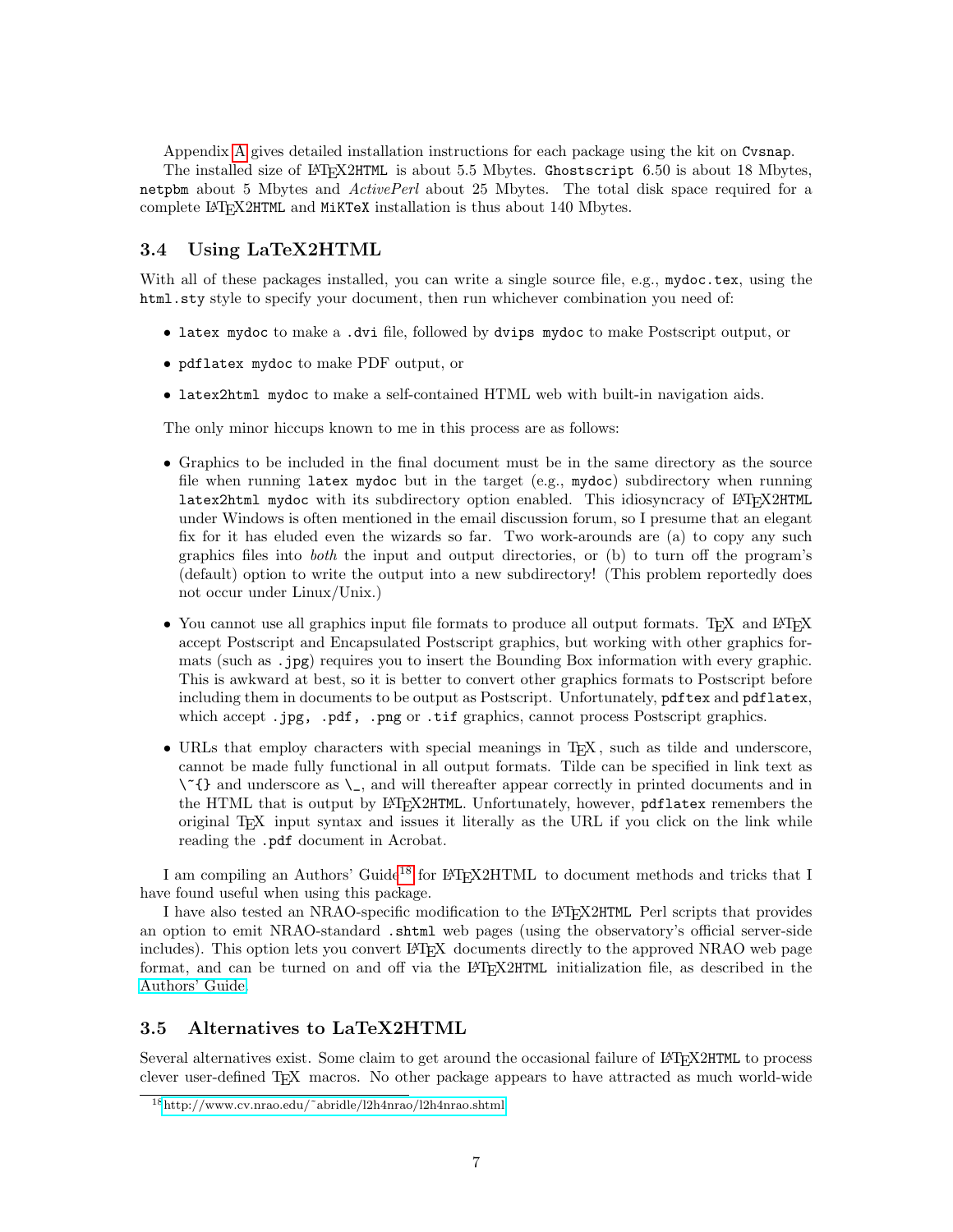<span id="page-8-7"></span>user support as LAT<sub>E</sub>X2HTML, however. The only one I have looked at in any detail is  $T \in X4HT^{19}$  $T \in X4HT^{19}$  $T \in X4HT^{19}$  by Eitan M. Gurar of Ohio State University. TeX4HT also has detailed instructions<sup>[20](#page-8-4)</sup> for co-installation with MiKTeX. It requires installation of the Windows implementation of ImageMagick<sup>[21](#page-8-5)</sup> as well as of the other packages required by L<sup>AT</sup>FX2HTML. It claims to provide support for XML and MathML.

# <span id="page-8-0"></span>4 Editing aids

## <span id="page-8-1"></span>4.1 Windows T<sub>F</sub>X shell

TexShell $32^{22}$  $32^{22}$  $32^{22}$  provides a simple but convenient Windows shell for T<sub>EX</sub> editing and compilation. This is a workable basic interface to the whole T<sub>EX</sub> and L<sup>AT</sup>EX package for anyone who's forgotten, or doesn't wish to be reminded, about the MS-DOS Command Prompt. Its editor provides customizable syntax highlighting and templating for T<sub>EX</sub> and L<sup>A</sup>T<sub>EX</sub> structures. The shell also binds TEX compilation, .log file review, and .dvi previewing to one-click buttons.

A notable feature of this shell is that it links the .dvi preview to the position of the cursor in your .tex input file by default, so that you can be, in effect, only a mouse click away from an actual WYSIWYG interface while composing modest-sized T<sub>EX</sub> or L<sup>AT</sup>EX documents using this shell.

TexShell32 comes configured for use with MiKTeX and Yap but it could easily be configured for use with other T<sub>EX</sub> packages by modifying its . in file. It is written in open-source Delphi by Dirk Struve and Peter Nagel.

# <span id="page-8-2"></span>4.2 TextPad

With some experience in writing enhanced LATEX source files using html.sty, HTML webs produced directly by LAT<sub>E</sub>X2HTML can be used "as is". They will be readable and navigable, even if they are not the most elegant layouts around. It may however sometimes be useful to tweak an HTML web after it has been written out by LATEX2HTML. While any ASCII text editor can be used to edit single HTML files, I have found that the TextPad editor (routinely installed on NRAO PC's in Charlottesville) has several nice features for LATEX or LATEX2HTML users, including:

- it can open and display many files at once (useful when making global changes across a web),
- it can find text or regular expressions in many files at once and produce a clickable list of all instances of the search key (if it had global replace as well as this global find, it would truly be an excellent editor for HTML webs),
- its "split" window option lets you view def definitions at the top of the LAT<sub>EX</sub> source while working simultaneously on the body,
- its line numbering option lets you locate LATEX source errors quickly from  $log$  file error messages,

<span id="page-8-3"></span> $\rm ^{19}http://www.tug.org/applications/tex4ht/min.html$ 

<span id="page-8-4"></span><sup>20</sup><http://facweb.arch.ohio-state.edu/pviton/support/tex4ht.html>

<span id="page-8-5"></span><sup>21</sup><http://www.simplesystems.org/ImageMagick/>

<span id="page-8-6"></span><sup>22</sup><http://www.projectory.de/texshell/index.html>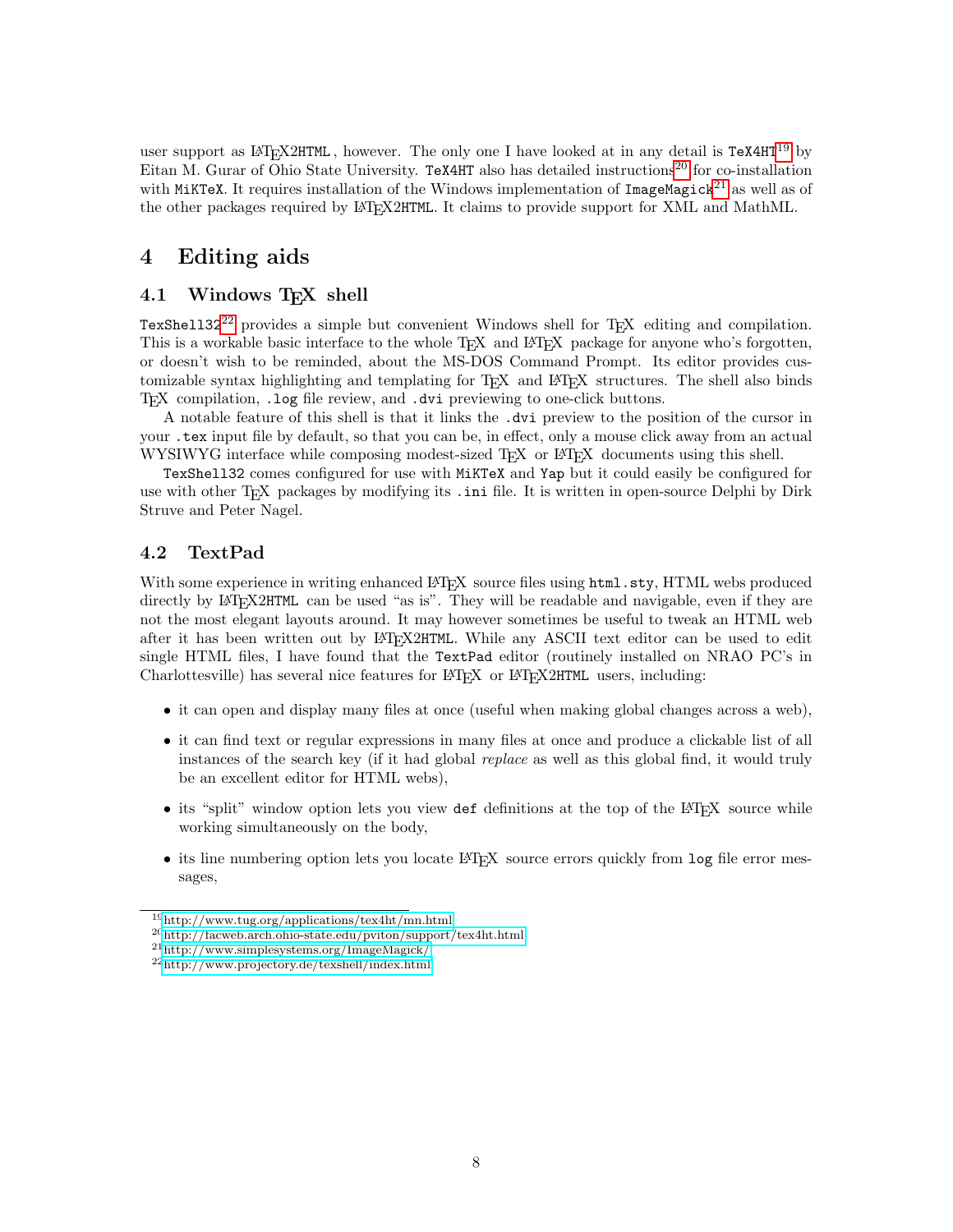# <span id="page-9-2"></span><span id="page-9-0"></span>A NRAO installation kit

Installation packages for all the toolkit components described here are provided on the Cvsnap1 server in the folder SW\texutils. The following sections contain instructions for installing them on a PC where applications reside on the D: drive.

Create a texutils folder on the D: drive. The instructions below assume that you will install all of the packages relevant to LATEX2HTML under this root. This is not essential, but you will have to modify several of the LAT<sub>EX2</sub>HTML setup scripts yourself (see Scetion [A.6.1\)](#page-11-1) if you do not do this.

# <span id="page-9-1"></span>A.1 MiKTeX

- Go to Cvsnap1\SW\texutils\MiKTeX2 and click on setupwiz.exe to start the MiKTeX Setup Wizard.
- Click on Next.
- Tell MiKTeX to install into D:\texutils, not into its default of D:\Program Files\MiKTeX. This step is crucial if you will install LATEX2HTML later, as the LATEX2HTML installer does not handle the embedded space in the Program Files name properly).
- When prompted, tell the Setup Wizard to install MiKTeX shared (on a multi-user system) to install all components (the default), to create a local TEXMF tree on D:\localtexmf, and not to incorporate existing trees (unless you are updating an earlier version of MiKTeX).
- Click on Next to install the MikTeX components.
- At the end of MiKTeX component installation, you should see the message All components have been copied to the installation directory and the location of an installation report log.
- Tell MiKTeX to add its binary directory to the path, and click on Next.
- Go to Start|Programs|MikTeX2|DVI Viewer and register YAP as your default .dvi viewer.

At this point, you should have a fully functional T<sub>E</sub>X, L<sup>AT</sup>E<sub>X</sub>, pdftex, and pdflatex environment in which

- Double clicking on any .dvi file in a MS Explorer window triggers the Yap previewer.
- MiKTeX and all of its utilities have been installed into subfolders of D:\texutils.
- Your path variable has had D:\texutils\miktex\bin; prepended to it, so that tex, latex, dvips, pdftex and pdflatex commands are available while working in any document folder.
- A program group called MiKTeX2 has been created, with entries for Help, for DVI Viewer and for MikTeX Options.

I suggest that you test this installation by compiling and previewing a test .tex source before you install further packages in this suite.

If your path variable has been set correctly, you should be able to open a Command Prompt window and change directory to any folder that contains a mydoc.tex source file, then type tex mydoc, latex mydoc, pdflatex mydoc, etc. to produce .dvi or .pdf output from the .tex source. If your installation can not locate the TEX or L<sup>AT</sup>EX executables in such a test, then your path variable has not been changed appropriately, and later steps in the installation of LATEX2HTML will fail. The path variable can be changed manually at

#### Settings|Control Panel|System|Environment

pdflatex is installed with the output compression level defaulted to 9, i.e., maximum possible compression. (This can be adjusted if necessary by editing D:\texutils\pdftex\config\pdftex.cfg or by inserting \pdfcompresslevel=N, with N set to 0 through 9, in the preamble to the document.)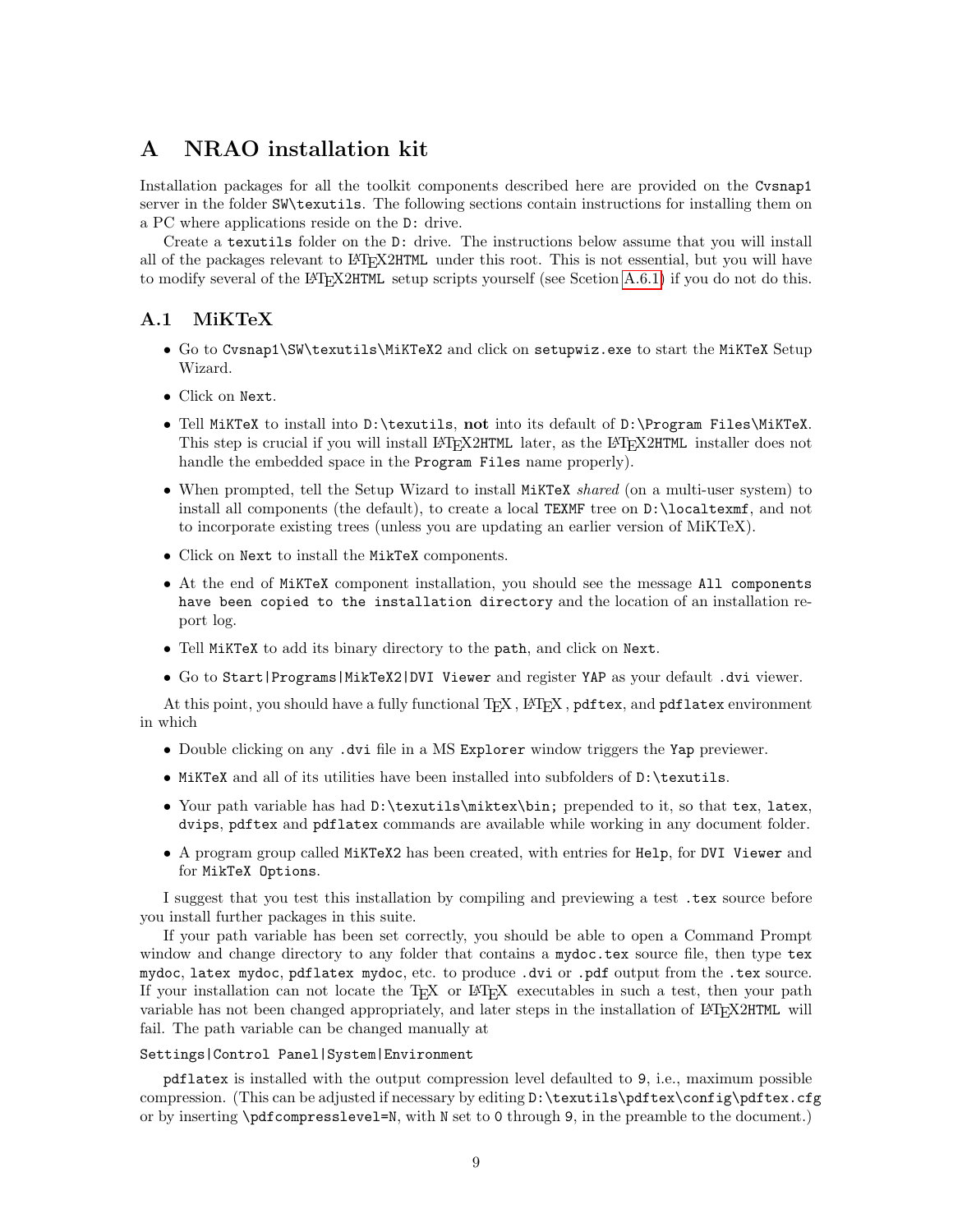# <span id="page-10-4"></span><span id="page-10-0"></span>A.2 Windows T<sub>E</sub>X shell

This utility makes no registry entries and does not use a setup wizard.

Go to Cvsnap1\SW\texutils\WinTeXShell and copy its contents to a folder that you create and name D:\texutils\WinTeXShell. Then copy the TexShell.exe shortcut to wherever you would like to initiate the shell from. (The simplest option is to drag it onto your desktop, but on an NT machine you might want to copy it to \Winnt\Profiles\AllUsers\Start Menu.)

At this point, you should have a fully functional Windows-oriented T<sub>E</sub>X installation. To test it, open the Windows TeX Shell and click on File|Main File. Select the .tex file that you used to test your MiKTeX installation, and click Open. You should see the source of your file in the editing window. Click on the TeX button to compile the file, and on the Preview button to view the .dvi output with Yap.

Proceed to the steps below *only* if you also wish to add the capability for automatic conversion from .tex to .html with LATFX2HTML.

### <span id="page-10-1"></span>A.3 Perl

Go to Cvsnap1\SW\texutils\ActivePerl and click on ActivePerl....msi. This will install Active Perl using the Microsoft Installer Version 1.1 or greater. Accept the license and install all features to D:\Perl. Tell it to add Perl to your path variable (requires administrator privilege on an NT machine) and to create the Perl file extension association.

If your machine is a Win9x or NT system that does not already have the Microsoft Installer, the installation program will complain immediately, and you should try installing the Installer on your machine. Installers for the Installer are in the Nt and Win9x subfolders on the installation disk, click on InstMsi.exe to activate.

On one NRAO system (maria in the Charlottesville Library, running NT4, Service Pack 6), this installation method for Active Perl 623 failed irretrievably, although the installer backed out of the failure gracefully. ActivePerl provides a work-around for cases in which the .msi installer fails. To use this, create the folder D:\Perl manually, and extract the contents of ActivePerl....zip to this folder, preserving the subfolder names from the . zip. Then click on install.bat in your D:\Perl folder. This invokes an installation dialog in a Command Prompt window. Accept the option to modify your path variable to include D:\Perl.

### <span id="page-10-2"></span>A.4 netpbm

Go to Cvsnap1\SW\texutils\netpbm and extract all the files in netpbm.zip to D:\texutils, preserving the subfolder names. This will create D:\texutils\netpbm and subfolders populated with various components of the netpbm package. No other installation is needed.

Not all netpbm packages available for Windows contain all of the features required to run LATEX2HTML , so use of the netpbm from Cvsnap1\SW\texutils\netpbm is strongly recommended. If you substitute another netpbm package for this one, you should monitor the output of the config step in LATEX2HTML installation particularly carefully, and watch for any error messages about netpbm components. Also look carefully at the output of the first LATEX2HTML run that process images, and make sure that images are displayed and cropped properly.

### <span id="page-10-3"></span>A.5 Ghostscript

Go to Cvsnap1\SW\texutils\Ghostscript and click on gs650w32.exe to run the installer for Ghostscript 6.50. Tell it to install Ghostscript in D:\texutils\gs, installing all fonts and for all users in an NT environment. Your Ghostscript utilities will then be installed in D:\texutils\gs\gs6.50 and its subfolders, and fonts in D:\texutils\gs\fonts.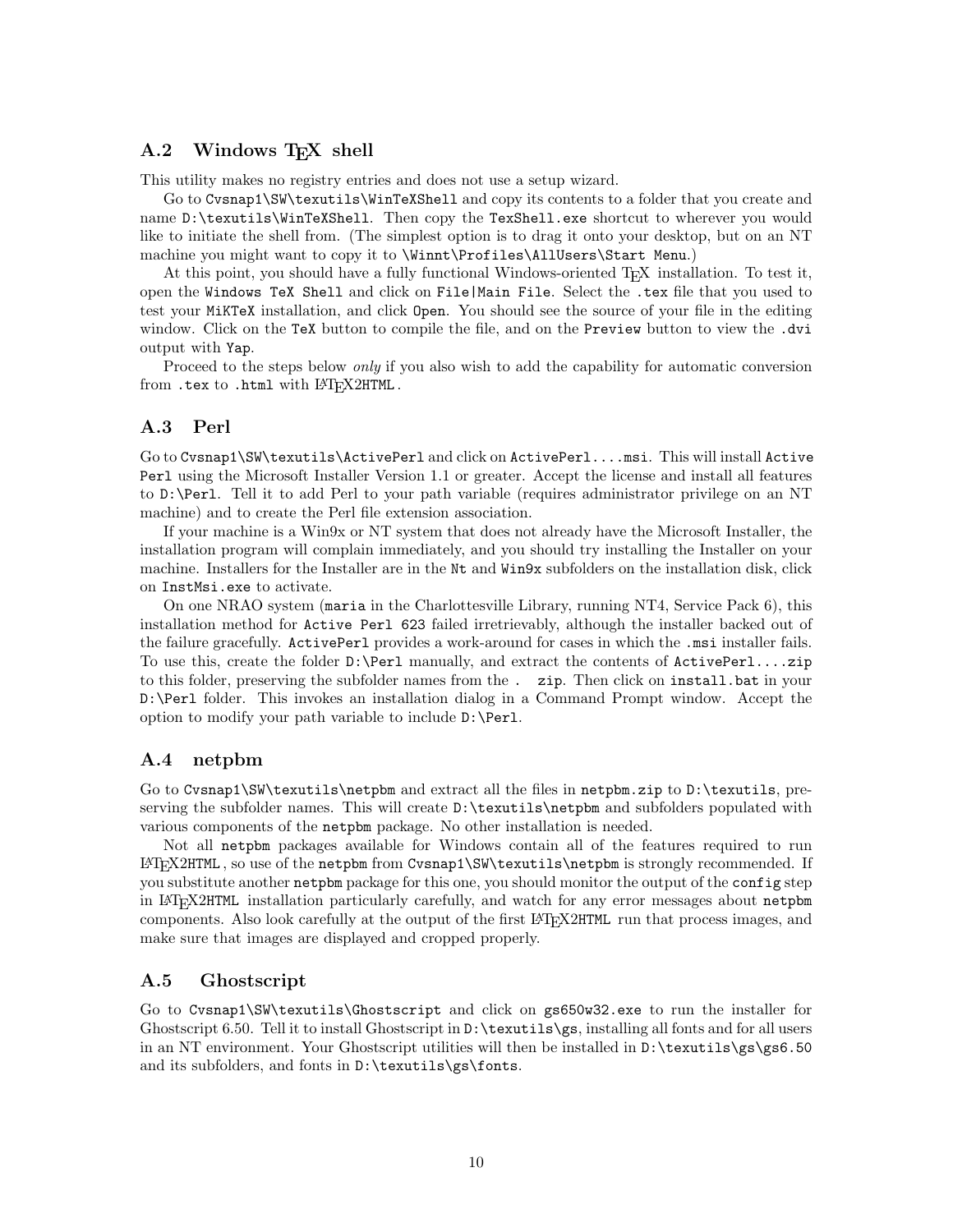# <span id="page-11-4"></span><span id="page-11-0"></span>A.6 LAT<sub>E</sub>X2HTML

LATEX2HTML installation is done in two stages: configuration (and testing), followed by the full in-stallation. The configuration step (Section [A.6.1\)](#page-11-1) ensures that LAT<sub>EX2</sub>HTML scripts can locate all of the parts of the other packages on which it depends. It also provides a simple test of its ability to compile a standard test.tex file before you do the full installation (Section [A.6.2\)](#page-5-1).

WARNING: LATEX2HTML requires components of several packages to co-operate, and you may experience problems if you substitute packages other than those in Cvsnap1\SW\texutils, or if you name folders differently from the examples in these instructions.

### <span id="page-11-1"></span>A.6.1 Configuration and Testing

Go to Cvsnap1\SW\texutils\latex2html-2K.1beta and extract all of the contents of the zipped file latex2html-2K 1nrao.zip, including sub-folders, to D:\Temp. This will create a temporary installation tree under D:\Temp\l2h. The L<sup>AT</sup>EX2HTML installation kit can be run from any folder on the same disk drive as D:\texutils, provided you avoid folder names that contain embedded spaces. (I suggest using  $D:\Delta$  Definition of want the installer to reside in  $D:\Delta$  while it is being configured.) If

- <span id="page-11-2"></span>1. you installed Ghostscript in D:\texutils\gs\gs6.50 and netpbm in D:\texutils\netpbm as suggested in Sections [A.5](#page-10-3) and [A.4,](#page-10-2) and
- <span id="page-11-3"></span>2. you will install LAT<sub>F</sub>X2HTML to D:\texutils\l2h,

then

- open a Command Prompt window,
- change the working folder to D:\Temp\l2h, and
- build the installation scripts for LAT<sub>E</sub>X2HTML by typing config.

If you are using other folder names, you must edit the installation preferences file prefs.pm to tell LATEX2HTML where to find these utilities, and where to install itself, before you run config. The key edits are on two lines of prefs.pm:

• line 123

\$prefs{'EXTRAPATH'}='D:\\texutils\\gs\\gs6.50\\bin;D:\\texutils\\netpbm\\bin'; is where you specify the paths to your Ghostscript and netpbm installations, respectively. The example shows the default locations for the NRAO installation. Note the use of the double backslash when specifying pathnames to be read by a perl script.

• line 129

\$prefs{'PREFIX'}='D:\\texutils\\l2h'; to specify where to install LAT<sub>E</sub>X2HTML.

A successful run of config produces a log file like this one:

Starting Configuration...

config.pl, Release 2K.1beta (Revision 1.33) Accompanies LaTeX2HTML, (C) 1999 GNU Public License.

checking for old config file (cfgcache.pm)... not found (ok)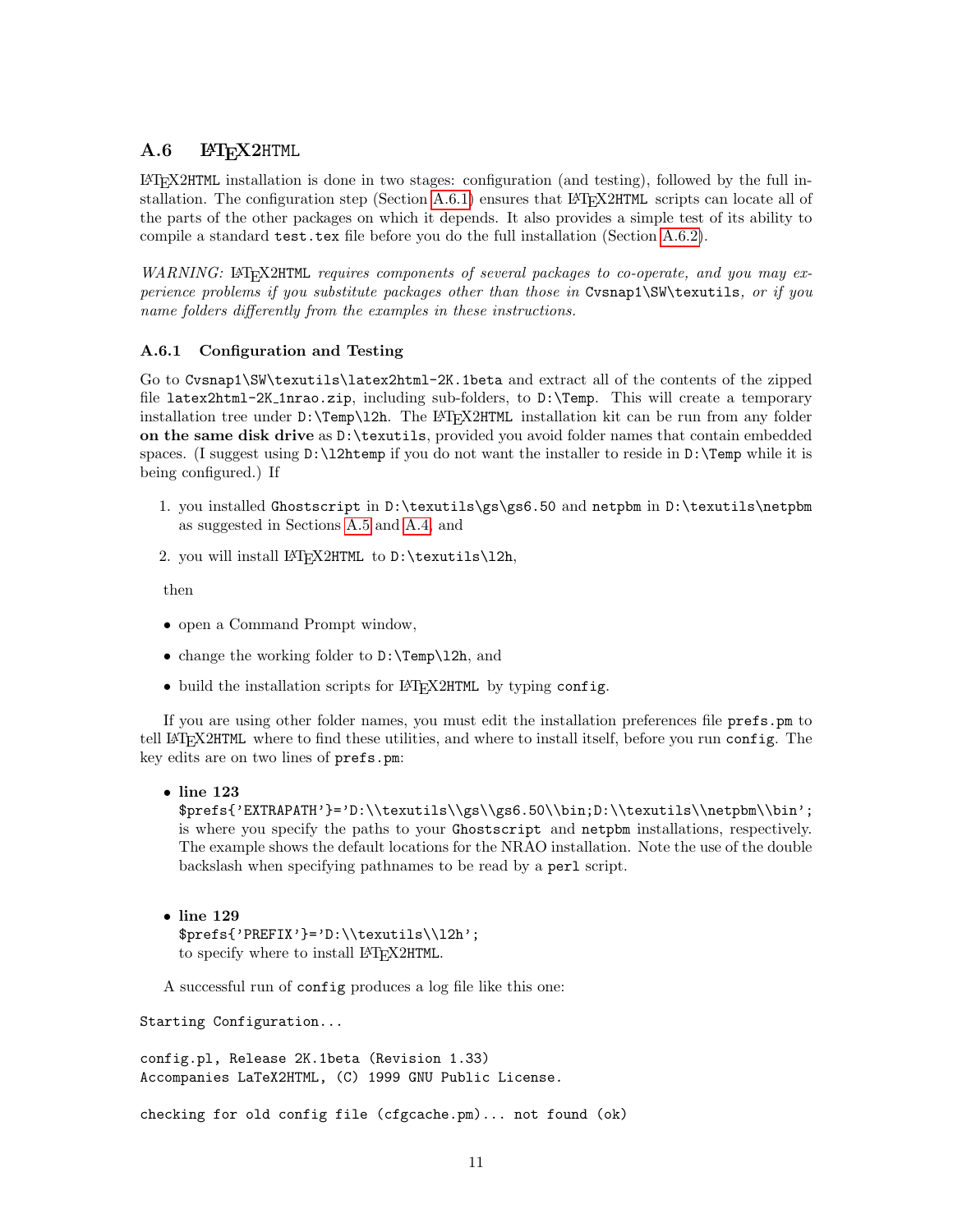```
checking for platform... MSWin32 (Windows 32 bit)
checking for D:\Perl\bin\perl.exe... D:\Perl\bin\perl.exe
checking perl version... 5.006
checking if perl supports some dbm... yes
checking if perl globbing works... yes
checking for tex... D:\texutils\miktex\bin\tex.exe
checking for latex... D:\texutils\miktex\bin\latex.exe
checking for initex... D:\texutils\miktex\bin\initex.exe
checking for kpsewhich... no
checking for TeX include path... NONE
Warning: Will not automatically install LaTeX2HTML style files.
checking for dvips... D:\texutils\miktex\bin\dvips.exe
checking dvips version...
5.86
checking if dvips supports the combination of -E and -i -S 1... yes
checking for html4-check... no
checking for gswin32c... \texutils\gs\gs6.50\bin\gswin32c.exe
checking for ghostscript version... 6.50
checking for ghostscript portable bitmap device... pnmraw
checking for full color device for anti-aliasing... ppmraw
checking for ghostscript library and font paths... built-in paths are correct
checking for pnmcrop... \texutils\netpbm\bin\pnmcrop.exe
checking if pnmcrop can crop from one direction... yes
checking for pnmflip... \texutils\netpbm\bin\pnmflip.exe
checking for ppmquant... \texutils\netpbm\bin\ppmquant.exe
checking for pnmfile... \texutils\netpbm\bin\pnmfile.exe
checking for pnmcat... \texutils\netpbm\bin\pnmcat.exe
checking for pbmmake... \texutils\netpbm\bin\pbmmake.exe
checking for ppmtogif... \texutils\netpbm\bin\ppmtogif.exe
checking if ppmtogif can make transparent GIFs... yes
checking if ppmtogif can make interlaced GIFs... yes
checking for pnmtopng... \texutils\netpbm\bin\pnmtopng.exe
checking if multiple pipes work... no
Unfortunately multiple pipes are not reliable on this OS.
checking for temporary disk space... C:\TEMP
creating cfgcache.pm
creating test.bat
creating install.bat
Note: Will install...
      ... executables to : D:\texutils\l2h\bin
      ... library items to : D:\texutils\l2h
Starting build...
... building latex2html
build.pl (Revision 1.5)
Building "latex2html.bat" from "latex2html.pin"
... building pstoimg
build.pl (Revision 1.5)
Building "pstoimg.bat" from "pstoimg.pin"
... building texexpand
build.pl (Revision 1.5)
Building "texexpand.bat" from "texexpand.pin"
... building configuration module
```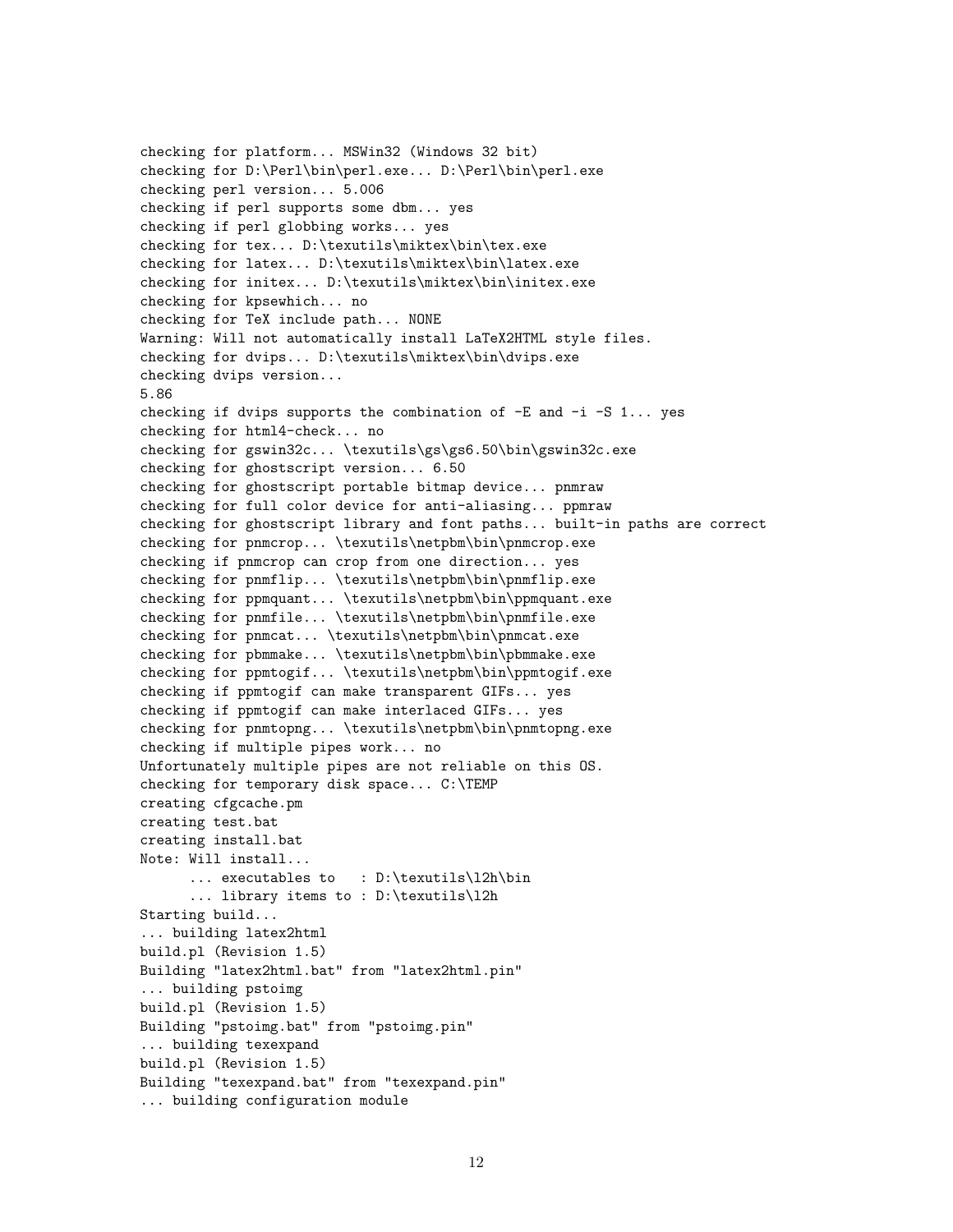```
build.pl (Revision 1.5)
Building "l2hconf.pm" from "l2hconf.pin"
Configuration procedure finished
```
Check this log carefully. This is where you confirm that LAT<sub>EX2</sub>HTML can locate everything it needs for a general L<sup>AT</sup>EX to HTML translation, including the display of non-HTML symbols and graphics as embedded images.

In the above example, config found, TFX, LATEX, and initex in the folder specified by the current MiKTeX search path. If any of those steps give an error message, LAT<sub>E</sub>X2HTML will not be able to process any .tex file.

In the example, config also located the dvips, gswin32c, and netbpm utilities that are required for proper image manipulation. Any error messages about these utilities will prevent LAT<sub>E</sub>X2HTML from processing embedded images correctly. Note that config currently has a quirk that makes it pause on most Windows machines while it is searching for dvips; hitting ENTER two or three times when it pauses should get config going again.

A successful config run creates several perl scripts customized for your particular installation, as batch files.

If config produces any error messages saying that a package is not found, you must go back and edit line 123 of prefs.pm and/or your MiKTeX path setup accordingly.

If config completes with no error messages, then execute test.bat to feed LATFX2HTML a builtin test.tex file. Use your web browser to examine the test.html that this produces. This file tests the rendering of several fonts, of a table structure, and of some simple in-line images. Don't worry about the images in this test having gray backgrounds while the rest of the document is white. This will be corrected in the real installation that follows.

#### A.6.2 Installation

If config and test have run successfully, run install.bat from D:\Temp\l2h to install a full copy of LATEX2HTML under the folder specified by \$prefs{'PREFIX'} on line 129 of prefs.pm. When the installation finishes, you should see the message:

Done. Have a lot of fun with LaTeX2HTML!

You can now delete the temporary installation structure that was built in D:\Temp\l2h if you want to save disk space, but if you edited any of the installation scripts I recommend keeping it around for a while until you are sure that your LATEX2HTML does everything that you want with real documents.

You should also copy the new .sty files installed by LATEX2HTML in D:\texutils\l2h\texinputs into your D:\localtexmf\tex\l2h folder. To allow MiKTeX to access them when running latex and pdflatex, do the following:

- Click on Start|Programs|MiKTeX2|MikTeX Option,
- Go to the Roots tab.
- Click on a non-root entry such as D:\texutils and then the Add button.
- Select D:\localtexmf\tex\l2h from the folder tree window, and it will be added to the folder list to be searched by MiKTeX when it runs.
- Click on Apply,
- Return to the General tab and click Refresh Now to refresh the database.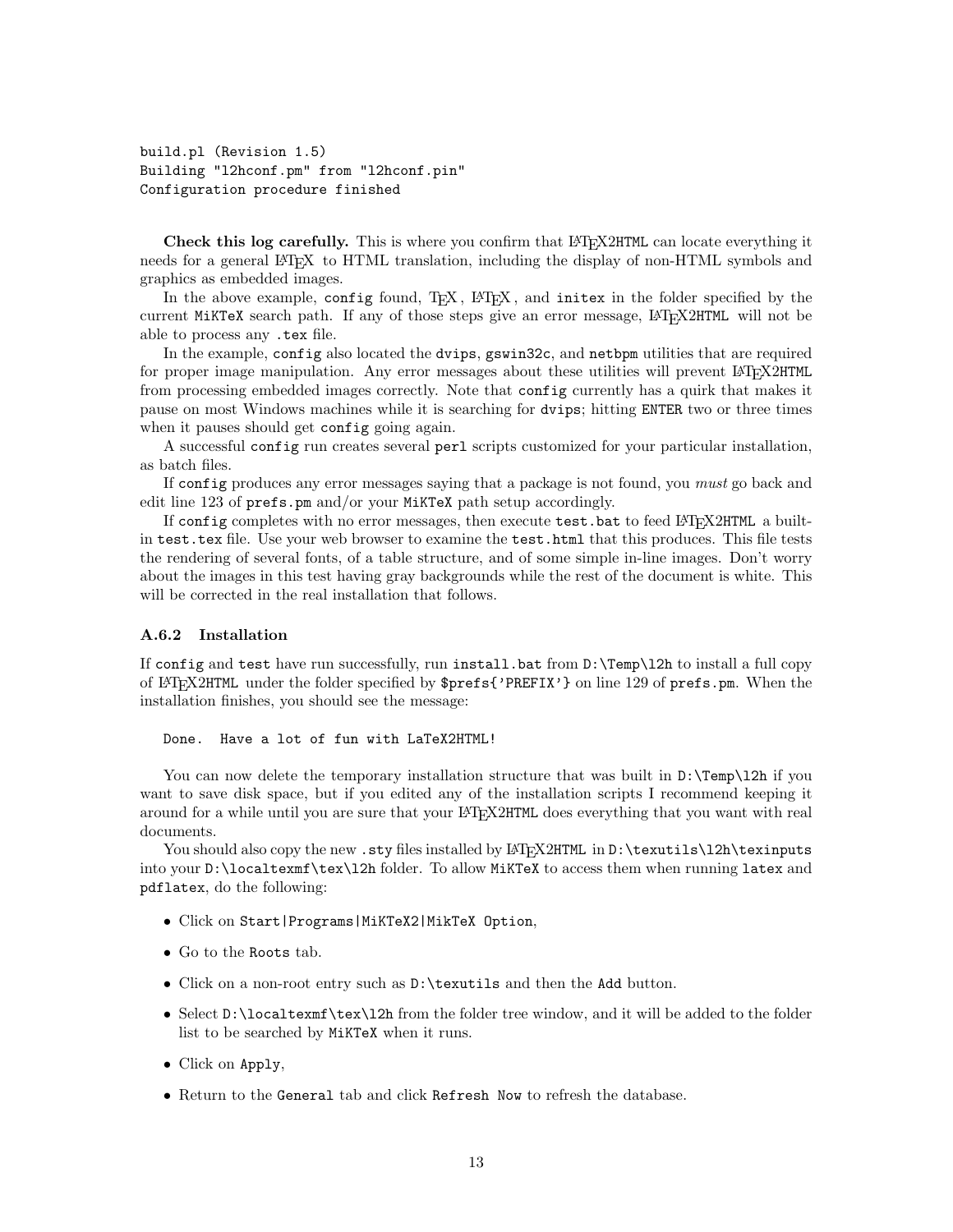<span id="page-14-0"></span>Finally, add D:\texutils\l2h\bin; to your path to make the latex2html command available from any document folder (this needs administrator privilege on an NT machine).

You should now be able to run latex, pdflatex or latex2html on a .tex input file to produce the appropriate output format/ This is a good time to test this by running all of them on a file tht you know to be syntactically correct..

In practice, you may wish to customize LAT<sub>E</sub>X2HTML operation to your particular preferences, or for a particular document. The package offers you a wide range of options for customization, through the initialization file(s), as discussed in Section [A.6.3](#page-11-2)

#### A.6.3 Initialization

#### File name

The file 12hconf.pm in the LATEX2HTML root directory can be used to set switches that give you fine control over how documents are processed by LATEX2HTML. If you installed from a kit other than the NRAO-specific kit on Cvsnap1, you will probably find it convenient to edit line 187 to read:

\$INIT\_FILE\_NAME = 'l2h.ini';

so that the program will look for an initialization file called  $12h$ . in in the document directory to control program settings. The default for INIT\_FILE\_NAME is the Unix-style .latex2html-init which does not parse well on Windows systems.

#### Image format

Another default worth changing in l2hconf.pm is to edit line 52 to read:

```
@IMAGE_TYPES = qw(gif png);
```
which makes LATEX2HTML use transparent .gif files for its self-generated images. The default produces .png files that look ugly against anything but the default gray background.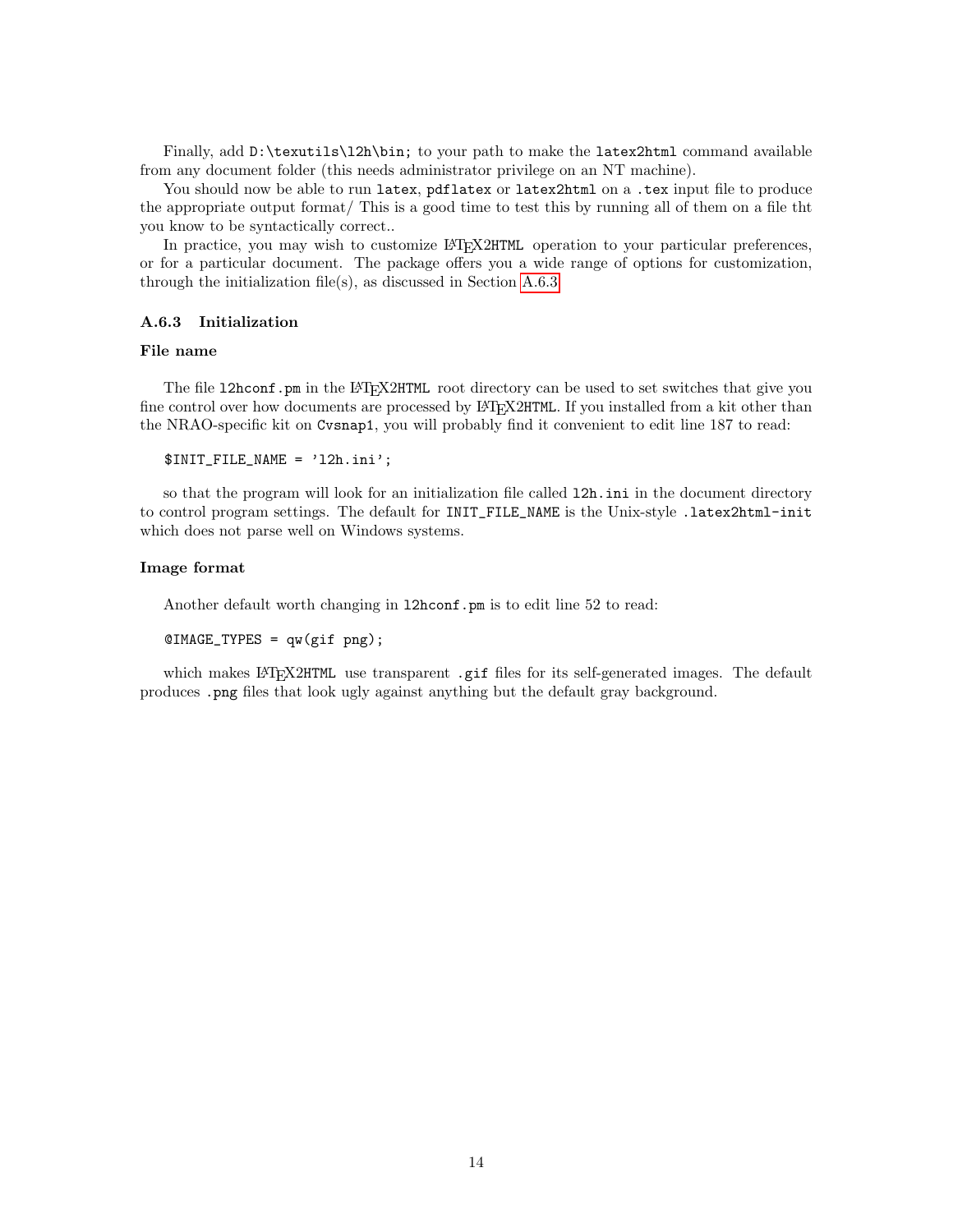# <span id="page-15-0"></span>B NRAO customization of LAT<sub>EX2</sub>HTML

I have made several minor modifications to the standard LATEX2HTML distribution for use and distribution at the NRAO.

# B.1 Option to use l2h.ini as the initialization file

The NRAO distribution is preconfigured to expect l2h.ini as its initialization file and comes with a l2h.ini that is identical to the .latex2html-init file in the original distribution.

The changes made to the standard distribution kit to do this were:

- Set \$INIT\_FILE\_NAME = 'l2h.ini'; in l2hconf.pin, line 196
- add the line 'l2h.ini' => 'lib', at line 204 of install.pl, and
- provide a duplicate copy of .latex2html-init in the NRAO installation kit as l2h.ini.

### B.2 Option to emit NRAO-standard web pages

When using LAT<sub>EX2</sub>HTML to publish documents on the NRAO web pages, it is useful if the HTML output incorporates the standard NRAO server-side includes so that it conforms to the observatory's uniform web style. I therefore modified the LAT<sub>E</sub>X2HTML installation input script latex2html.pin for use at the NRAO as follows:

Just before the standard line

```
join("\n", (($DOCTYPE)? $DTDcomment : '' )
at line 7013, add the following:
```

```
insert NRAO style and banners if requested
 if ($NRAO) {$DTDcomment = "<!--#include virtual=\"/nrao-header.html\"-->"};
 if ($NRAO) {$begin_head = "-->\n<TITLE>"}
 else {$begin_head = " -->\n<HTML>\n<HEAD>\n<TITLE>"};
 if ($NRAO) {$end_head = "<!--#include virtual=\"/nrao-banner.html\"-->"}
 else {$end_head = "</HEAD>"};
 if ($NRAO) {$begin_foot = "<!--#include virtual=\"/nrao-trailer.shtml\"-->\n"}
 else {$begin_foot=""};
 if ($NRAO) {$end_foot = "<!--#include virtual=\"/nrao-end.html\" -->\n"}
 else {$end_foot = "\n</BODY>\n</HTML>\n"};
```
and modify the join segment (at line 7024 in the revised file) to read

```
join("\n", (($DOCTYPE)? $DTDcomment : '' )
,"<!--Converted with LaTeX2HTML $TEX2HTMLVERSION"
 "original version by: Nikos Drakos, CBLU, University of Leeds"
 "* revised and updated by: Marcus Hennecke, Ross Moore, Herb Swan"
 "* with significant contributions from:"
 " Jens Lippmann, Marek Rouchal, Martin Wilck and others"
 " including NRAO-specific modifications by Alan Bridle"
$begin_head.$title."</TITLE>" # NRAO mod
, &meta_information($title)
  , ($CHARSET && $HTML_VERSION ge "2.1" ?
"<META HTTP-EQUIV=\"Content-Type\" CONTENT=\"text/html; charset=$this_charset\">"
: "" )
, $LATEX2HTML_META
, ($BASE ? "<BASE HREF=\"$BASE\">" : "" )
, $STYLESHEET_CASCADE
, ($STYLESHEET ? "<LINK REL=\"STYLESHEET\" HREF=\"$STYLESHEET\">" : '' )
, $more_links_mark
```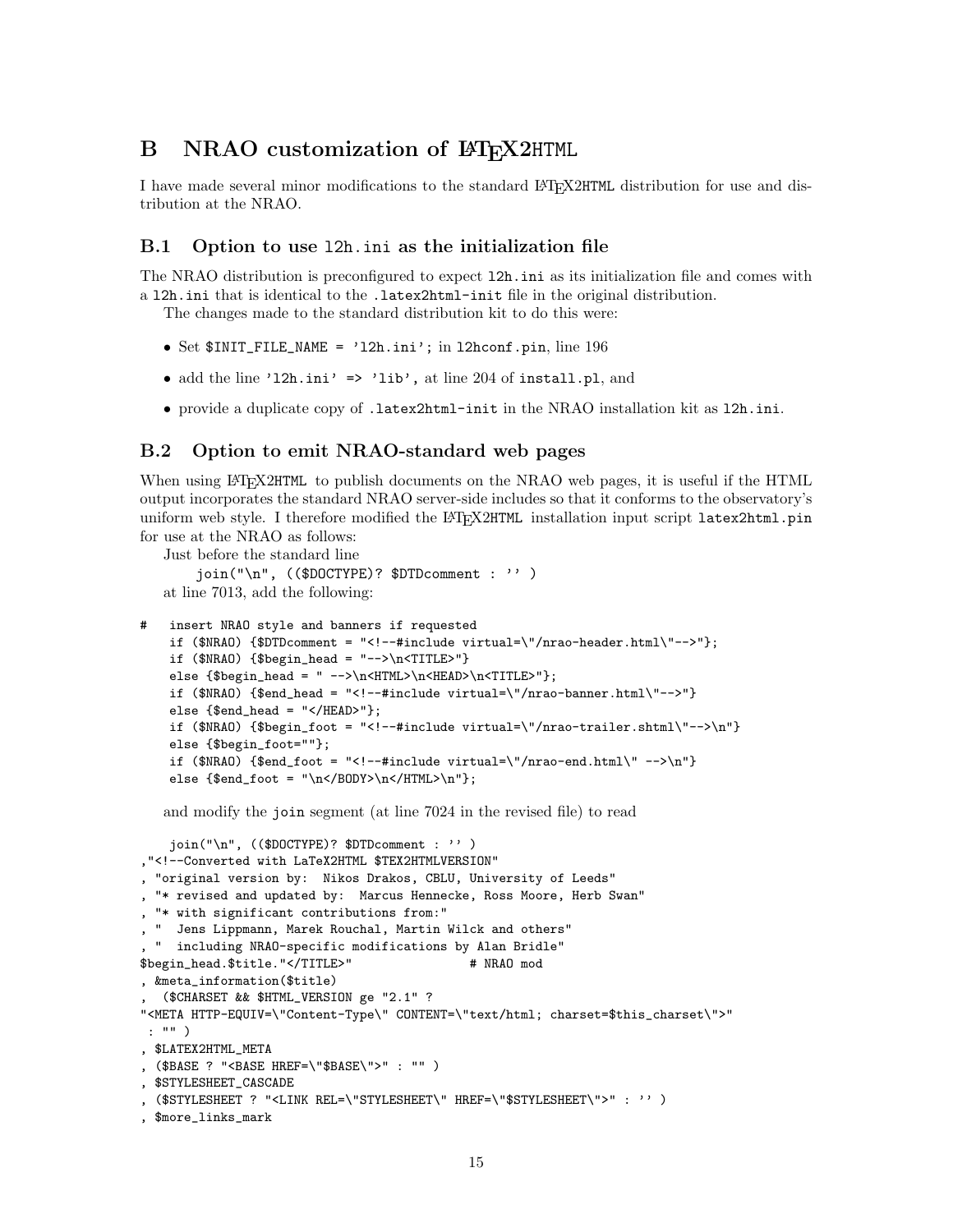```
, $end_head , ($before_body? $before_body : '') # NRAO mod
, "<BODY $body>", '');
```
Modify the make real address routine at line 746 in the revised file to read

```
sub make_real_address {
   local($addr) = $ADDRESS;
   if ((defined &custom_address)&&($addr)) {
&custom_address($addr)
   } elsif ($addr) {
$begin_foot."<ADDRESS>\n$addr\n</ADDRESS>"; # NRAO mod
   } else { '' }
}
```
Modify the make address routine at line 7139 in the revised file to read

```
sub make_address {
   local(\$addr) = \&make\_real\_address(@_);$addr .= $end_foot; # NRAO mod
   &lowercase_tags($addr) if $LOWER_CASE_TAGS;
   $addr;
}
```
Modify the make file routine at line 8442 in the revised file to read

```
sub make_file {
    # Uses and modifies $_ defined in the caller
    local($filename, $title, $layout) = @;
    $layout = $BODYTEXT unless $layout;
    $_ = join('',&make_head_and_body($title,$layout), $_
, (($filename =^ ' /^\Q$footfile\E~/) ? '': %make\_address ), (($filename =~ /^\Q$footfile\E$/) ? $end_foot : '') \qquad # NRAO mod
);
    &replace_markers unless ($filename eq $footfile);
    unless(open(FILE,">$filename")) {
       print "\nError: Cannot write '$filename': $!\n";
       return;
    }
    print FILE $_;
    close(FILE);
}
```
Note that if you did not get your copy of LATEX2HTML from the NRAO toolkit, you can add this NRAO option to your local copy after it has been installed, by directly editing these changes into your own latex2html.bat.

These NRAO-specific options can then be turned on by setting the variables

### $$NRAO = 1;$ \$ALLOW\_SSI = 1;

in the initialization file. The first activates the added options, and the second tells LATEX2HTML to write out files with .shtml extensions that will invoke the server-side includes when installed on an NRAO web server.

Setting

### $$NRAO = 0;$ \$ALLOW\_SSI = 0;

in the initialization file will revert to the default (i.e., non-NRAO-specific) LAT<sub>EX</sub>2HTML output.